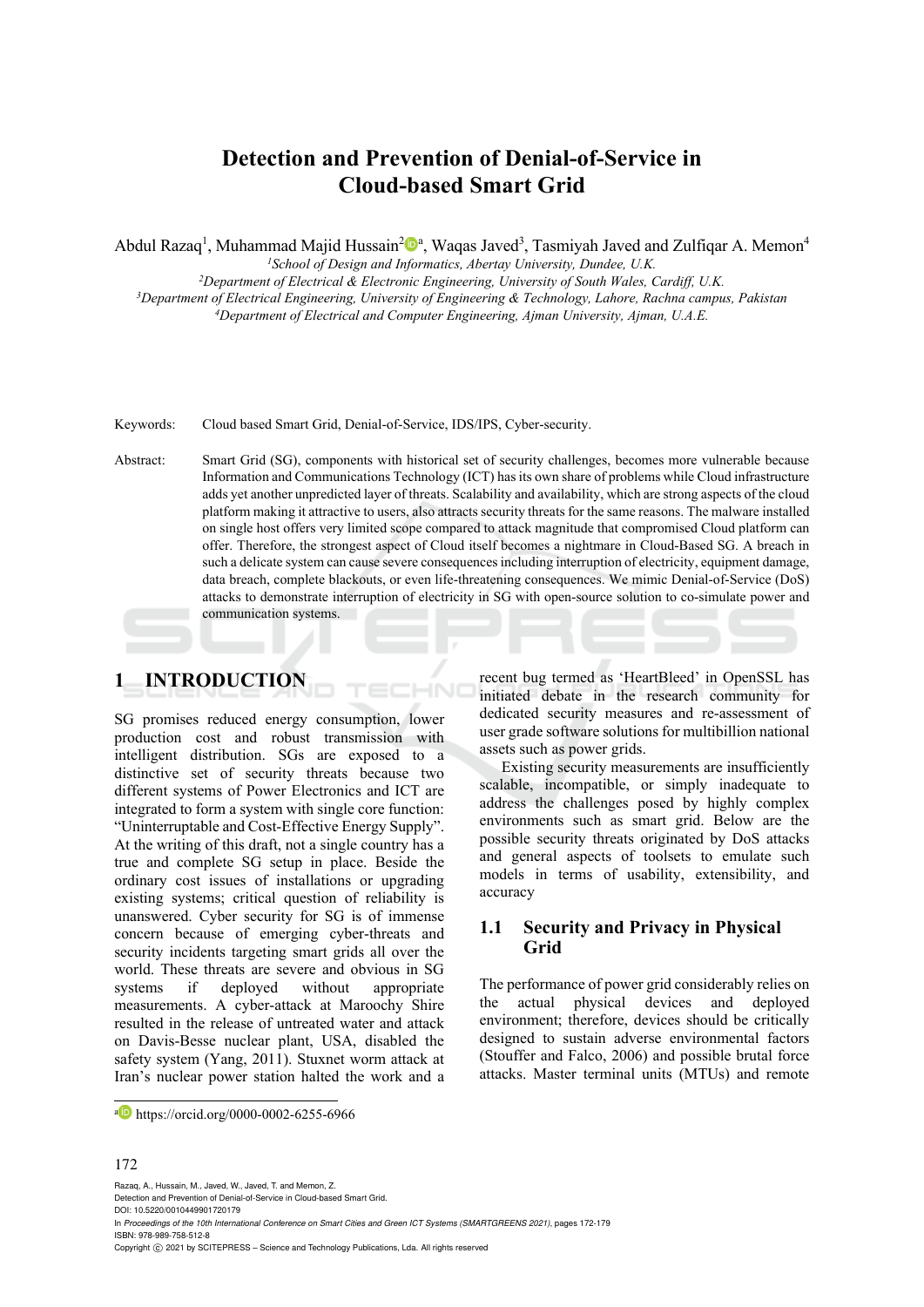terminal units (RTUs) controlling programmable logic controllers (PLCs) from generation to transmission systems require strict timing to control the demand and supply of electricity. Automation in SG is commonly accomplished with Supervisory Control and Data Acquisition (SCADA) system. SCADA devices are real-time or non-real-time (Muhammad and Siddique, 2020) small computer system that manipulates electrical outputs based on the condition of electrical input signals and program logic. In theory, these systems consist of Human Machine Interface (HMI) situated in operation facilities which are part of MTU. MTU is used to monitor RTU which is eventually connected to PLC for automation (Liu and Xiao, 2012). Data communication between RTUs and MTU occurs over wired telephone lines or wireless cellular technologies.

## **1.2 Security and Privacy in Information and Communications Technology**

ICT provided necessary communication means and protocols for control and data exchange in SG. Security of interconnected devices and subsystems is important, but it should not result in a degraded and unreliable system. Efficiency and reliability should be achieved with only secure and completive open solutions (Hahn and Member, 2013). The (Bou-Harb, 2013) investigated communication in distributed networks and smart meters. They suggest that distributed devices and applications should follow design objectives including device authentication, data confidentiality, message integrity, prevention mechanism for cyber-attacks and facilitating communication overhead.

Historically (Galloway and Hancke, 2013), control in industrial automation was done mechanically with hydraulic controllers or manually. These mechanical components were upgraded once electronics such as transducers, relays and hard-wired control circuits became available. This changed to new dimensions when small microcontrollers were introduced which would allow smaller size and ability to connect over wire or wireless. Electronics based digital systems are able to remotely control and monitor various power grid components with various connectivity means and communication protocols. These communications protocols are commonly referred to as fieldbus protocols. Various protocols and technologies are being used in traditional power grids for networking purpose such as ModBus, ModBus+, ProfiBus, ICCP, DNP3, PROFINET, INTERBUS, WorldFIP, etc. It is important to note

that all these were designed without considering cyber security. Existing deployed communication protocols were developed under the umbrella of IEEE, IEC and DNP3. IEC 60870-5 and DNP3 are considered most widely used protocols in the automation industry. IEC is typically used in European countries and recognized by IEEE 1379 standard which is used in Asia and North America (Liu and Xiao, 2012).

## **1.3 Security and Privacy in Cloud-based Smart Grid**

Cloud virtualization presents a logical view of resources while encapsulating heterogeneity, complexity, and distributed characteristics with unified interface. Cloud computing provides virtually aggregation of dispersed resources beside remote accessibility. The emerging technologies in Cloud based platforms present feasible solution for processing and storage thriving domains such as SG. Cloud-Based capability will allow ordinary resource limited devices in SG with low power CPU and limited memory to execute resource intensive security protocols. It is also important to note that Cloud platforms are prone to open access and

anonymous attacks. Data and software in cloud resides on network which poses a unique set of security and privacy challenges to the system. A survey conducted by (Bera, 2015) provides comprehensive discussion on Cloud applications for SG in contrast to conventional solutions that exist without Cloud. Traditional solutions need point to point physical connection whereas cloud can provide virtual control of any node without any real physical connection or media. Similar (Genge and Beres, 2014) survey on existing cloud–based solutions for SG without any details on security criteria concludes that security in cloud storage, communication paths between Cloud with Grid and security within SG are basic system requirements.

The (Markovic, 2013) provided comprehensive survey on cloud in SG. An interesting comparison is provided between conventional and smart grids and how cloud solutions can effectively apply in integration, reduced control latency, virtualized energy sources and load management. Study conducted on Los Angeles SG to address S&P in this development investigates software layers on various levels in cloud settings. The similar work is investigated by (Simmhan, 2011)and emphasis on data mining and aggregation of 1.4 million power customers in municipality of United States of America. Reporting, transporting, and storing huge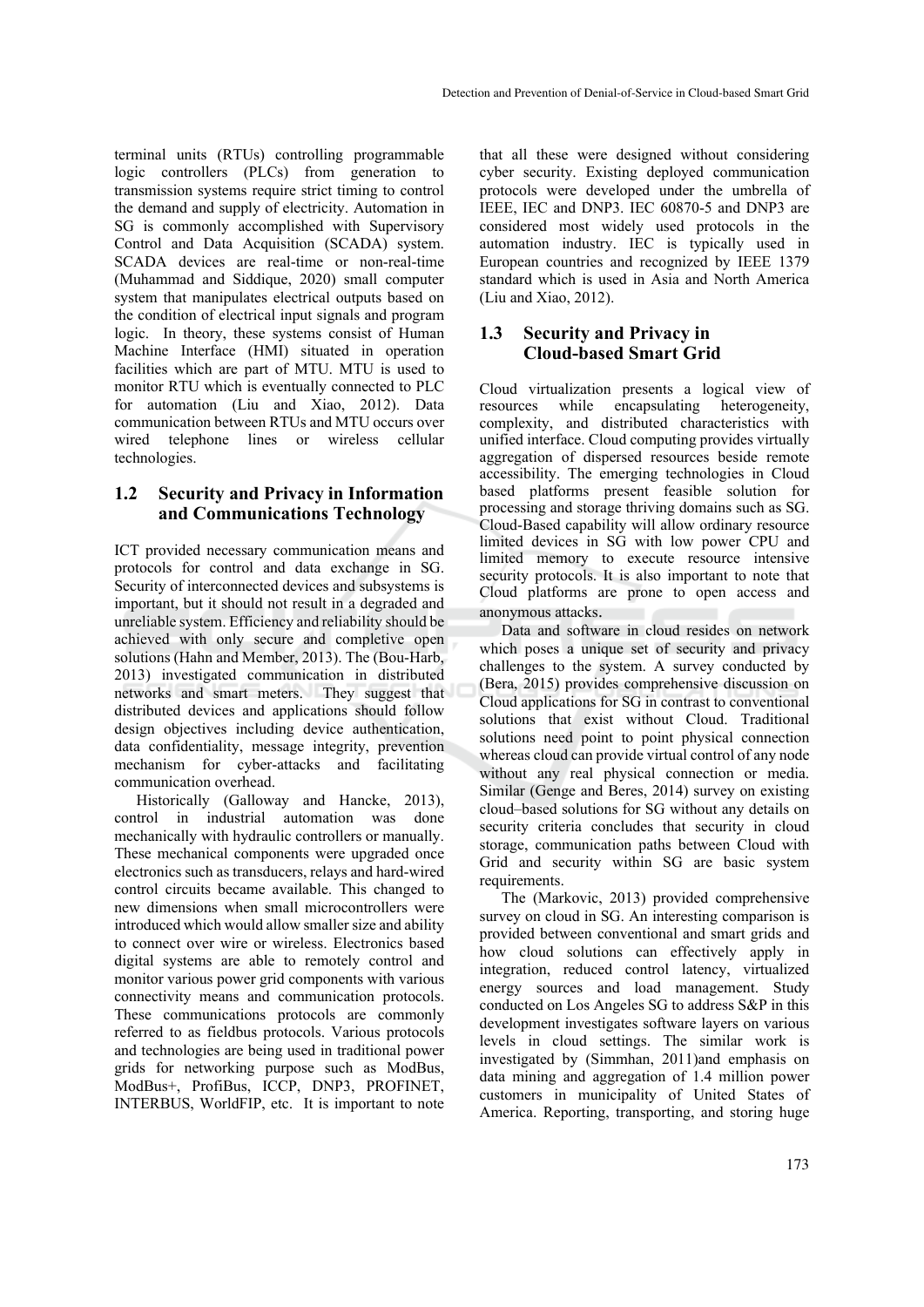data (Bigdata) without native support of encryption can result in poor performance on Cloud platform. SG user applications should address privacy threats while utilizing datasets obtained continuously which represent user behaviour.

A comprehensive report published by (Akyol, 2012) under the umbrella of Department of Defence, United States concluded that power grids will eventually deploy cloud computing and this shift will be gradual only if the cyber security challenges are addressed. Report further recommends that utility providers must comply with NIST 2010 and NIST 2011 cyber security requirements analysis and design methodologies. A mechanism implemented on Eucalyptus open-source platform by (Baek, 2014) based on ID, encryption and proxy validation provides an ideal solution. However, cascading of trust layers can prove to be dangerous if cooperating layer is compromised. Proposed Smart-Framework is interesting as far as it fulfils the trust criteria.

The (Alcaraz, 2011) investigated this in very details of SCADA and how a virtual secure blanket can efficiently execute console to hardware commands with cryptic and efficiently. This virtual control not only provides access to resources but also guarantees scalability and availability with re-routing solutions for communication infrastructure. However, introducing virtual control layer over critical physical instalments would introduce latency which can result in fatal consequences. Recently, (Armando, 2014) investigated smart metering data in cloud with attribute-based control model. They have used open-source Energy Home platform for proposed security framework. Solution partially addresses the security access problem assuming that data transportation and storage is secured.

#### **1.4 Denial-of-Service Threats in Smart Grid**

(He and Chan, 2014 ) proposed a mechanism based on MicaZ and TelosB motes to resist DoS attacks against adversaries and legitimate insiders. They suggest that public key infrastructure (PKI) is valid solution for uninterruptible service; however, deployment of PKI is directly proportional with cost for large scale networks such as SG. Different security protocols have been suggested depending upon the applications' scalability and resources on board. (Lu and Wang, 2010) reviewed the security threats of DoS in DNP3 and classified these into three types: network availability, data integrity and information privacy, and evaluated their feasibility and impact on the smart grid.

 (Liu, 2013) investigated DoS attacks on load frequency control (LFC) in SG while analysing dynamic performance of communication channels connected to RTUs in power systems. Case-studies of simulated DoS attacks were modelled as a switched (on/off) power system and two-area LFC theoretical model was built for different attack-launching instants. It has been concluded that adversaries can make power system unstable via DoS attacks if communication channels of RTUs are jammed. Similar work by (Liu and Chen, 2013) also investigated jamming threat but for wireless networks in the power systems. They suggested that traditional anti-jamming techniques can serve the purpose with additional measurements. A local controller with channel hoping is proposed to reduce possible DoS threats.

In (Manandhar, 2014) investigated theory of false data injection (DoS) attacks in power systems and proposed Kalman Filter (KF). They suggest that DoS attacks can be averted with linear quadratic estimation (KF) detectors for sensors in SG such as PMUs which measure current phase and amplitude in power systems. The projected values by KF and incoming instant values can be compared to detect an anomaly in the system.

Recently, (Sgouras, 2014) presented qualitative assessment of DoS attacks with simulation in OMNeT++ and INET framework. They examined performance of AMIs, routers and utility servers under such situation. An attack on AMI would result in minor consequences connected to single entity whereas similar scenarios for utility server would cause drastic effects during peak hours. Similar work was conducted by (Yi, Zhu, 2014) to demonstrate the impact of DoS in ICT without involving power grid simulation. They termed DoS attack as puppet attack which would penetrate in the system like warm and continue to congest the communication channels with false data until the network is exhausted.

## **1.5 Cloud based Intrusion Detection System and Intrusion Prevention System in Smart Grid**

Intrusion Detection System (IDS) with Intrusion Prevention System (IPS) or combined Intrusion Detection and Prevention System (IDPS) is a system which is meant to detect and prevent the unwanted activity. In a cloud environment where infrastructure and resources are in the form of services, a system of IDPS should also adopt service-oriented design. (Patel, 2013) presented a systematic review of existing IDPS techniques and how they are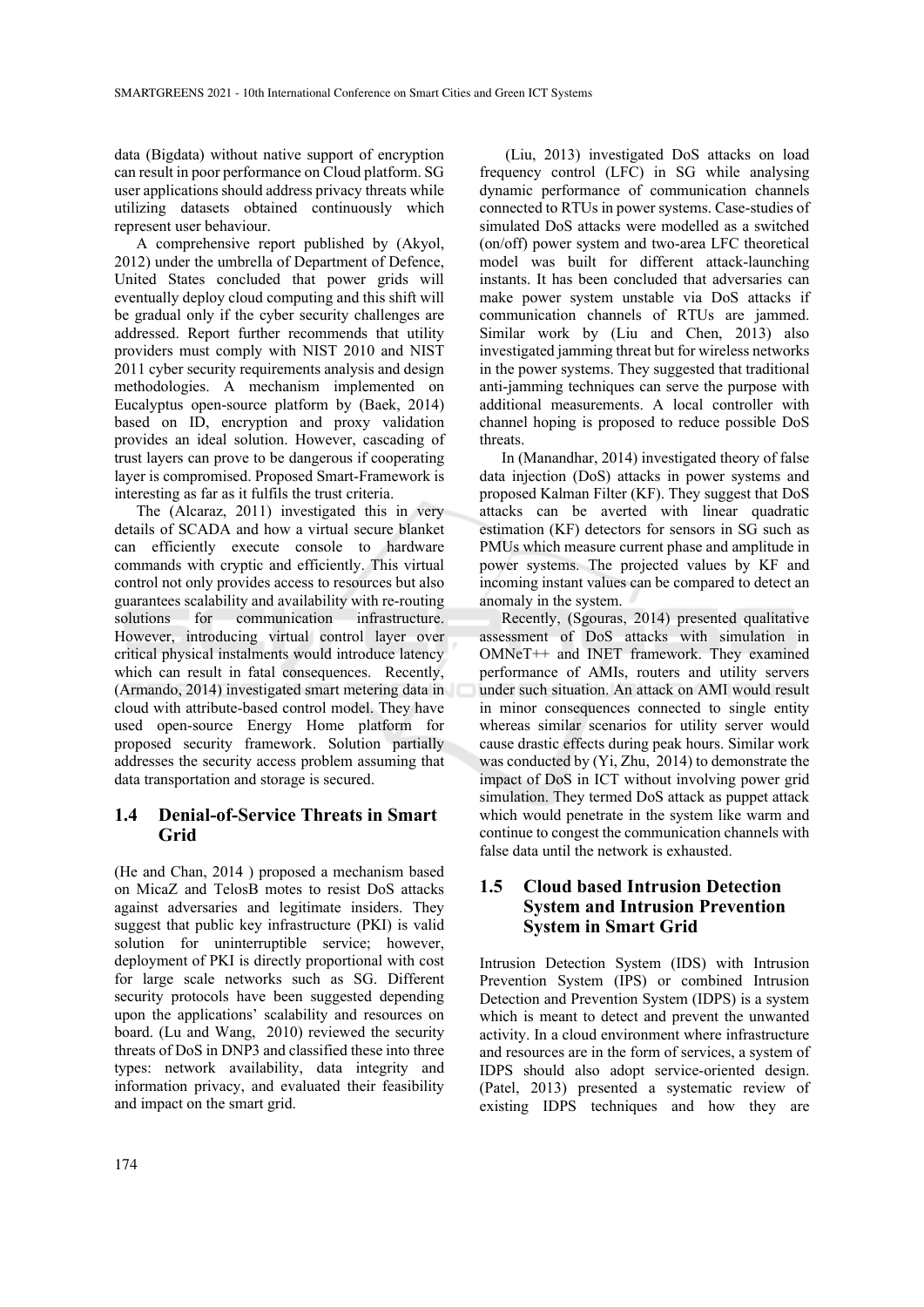insufficient for Cloud platform. Classic IDPSs are unable to address security challenges that are presented in mix-network-topology, multi-user, and mixture of software layers in Cloud platforms. (Mohamed and Adil, 2013) adopted to monitor system calls generated by virtual machine's programs to the hypervisor. This approach is limited to and false alarm would be huge problem if legitimate, but not-document application is executed. This technique also suffers with typical system overloading and lower throughput problem as monitoring all the systems calls and their call sequence.

In Cloud computing IDS has its applicability on Virtual machine level. The (Alina, 2013) proposed a multilevel protection mechanism , the system consists of front-end control and IDS on virtual machines. Authors claim to reduce number of false alarms with efficient detection of real threats. This approach short falls if trust system is compromised, a similar attack reported but with different weigh will be undetected. Recently, (Li and Sun, 2012) proposed anomaly-based solution with neural settings for artificially sensing the activity. Neural configuration helps to distribute the workload of IDS to spread algorithm across Cloud rather chocking a single machine. This technique of load balancing is natural as far as all entities share the same interest and participate with resources and time. The (Vaid and Verma, 2014) proposed IDPS based on user behaviour to detect malicious activities, the proposed system is meant to be implemented as SaaS layer of cloud. In (Maiti and Sivanesan, 2012) presented simple but practical implementation of Cloud based intrusion detection system. The presented idea provides a simple yet robust example how cloudbased security service can leverage on vast resources for resource limited system.

A researcher (Tupakula, 2011) elaborated design suggestions for virtual machine based IDPS targeted for IaaS. Proposed design will require continuous monitoring of operating systems calls and application logging , this method is not ideal for systems with strict timing needs and limited resources untilled data mining techniques are adopted. Researchers (Mehmood and Habiba, 2011) presented a comprehensive discussion on different solutions for Cloud security. Authors have suggested that IDS should utilize multiple or hybrid solutions for effective detection in Cloud security challenges. Recently, (Prajapati, 2014) critically investigated classical solutions and concluded that databases of incident used to detect anomaly have low reliability. This approach drastically increases the database size and can introduce latency in monitor and detector

functionality. (Sathya and Vasanthraj, 2013) also investigated Cloud based pattern matching IDPS and have introduced multilevel detection system. Their solution can suffer from overloading as auditing and logging will require ample resources and monitoring each activity will reduce overall system throughput.

In section 1 evaluate existing work in literature review that encircles challenges presented in SG system from power systems to communication technologies and cloud. Section 1 also describes possible security threats originated by DoS attacks and general aspects of toolsets to emulate such models in terms of usability, extensibility, and accuracy. Section 2 represents a proposed technique. Finally, work in progress is presented in section 3 with simulation of DoS in SG system for protected and insecure settings before concluding with discussion and future directions.

# **2 PROPOSED TECHNIQUES**

In this section, we propose techniques to simulate DoS attack and methodologies adopted to address this attack (Abdul and Huaglory , 2016). Power and network architecture is presented with specifications of physical components and link layouts with functional configurations. Several solutions were evaluated as described in the literature review section. Most of these solutions simulate SG with a combination of network and power simulators (PS) based on commercial and open-source tools.

Our proposed simulation uses NeSSi2 due to its open-source license and ability to simulate power and IP networks as a single application. NeSSi2 is a scenario and profile-based simulation tool. Each network in NeSSi2 consists of at least one scenario which is eventually profiled depending upon required simulation. A scenario defines type of profiles that can be deployed on each node of the network. Multiple profiles can be deployed on a single node within a single scenario. A profile is a component to provide a specific set of functionalities incorporating single or various features relevant to power and IP network simulation, which can be deployed onto SG nodes. Finally, profiled scenario requires a simulation component which allows the mapping of power and network domains while linking the corresponding entities. NeSSi2 is capable to generate various attack scenarios and traffic analysis.

Figure 1 presents the high-level topology of proposed SG simulation for both networks. Power network is represented on the left side with the corresponding IP network presented on the right side.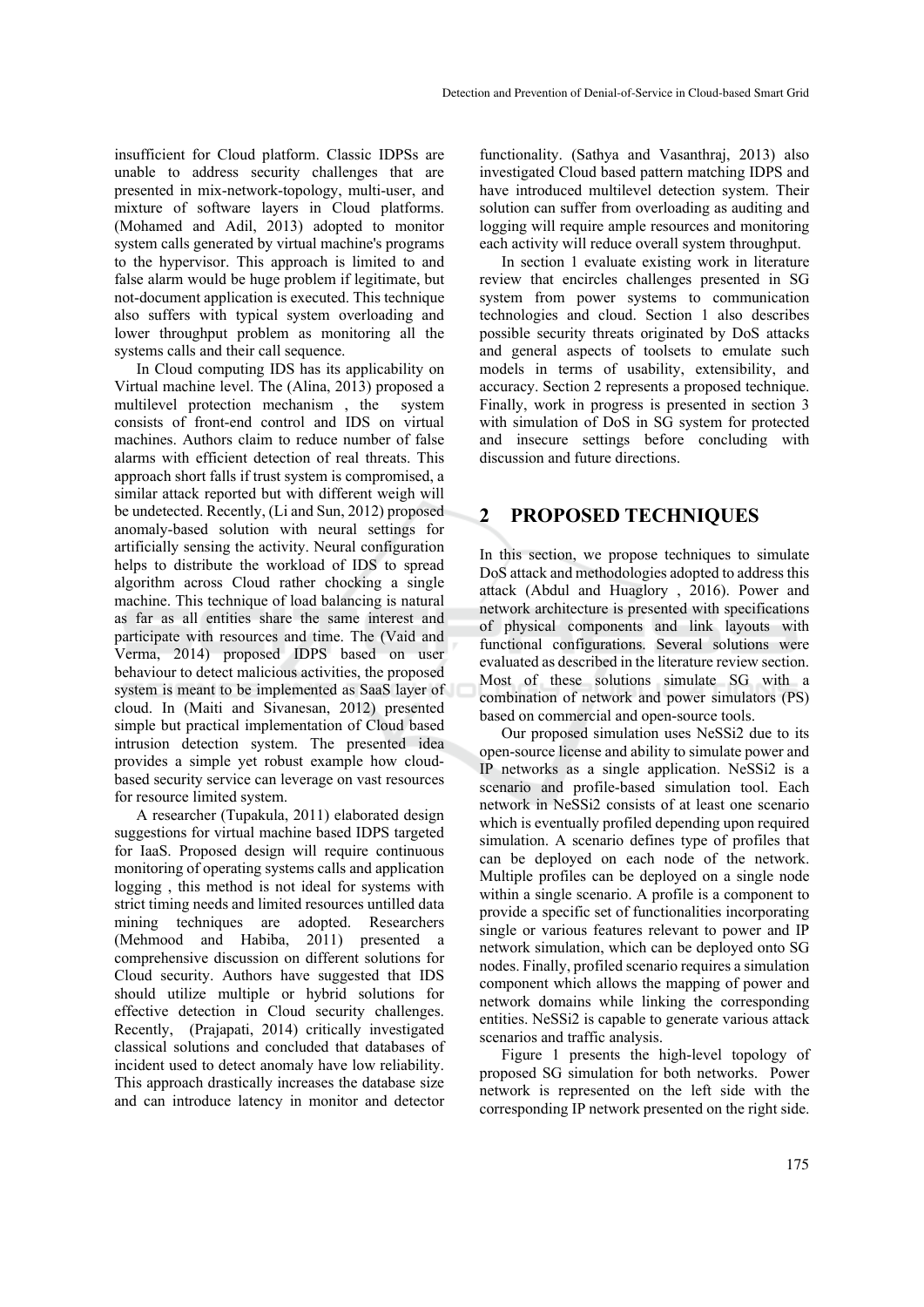Power network consists of one generator and two consumption subnets representing insecure and secure gird configurations. Parallel IP network also consists of similar topology with server as a main subnet connected to insecure and secure subnets. Mapping between power and IP network is configurable on node level within the simulation.



Figure 1: Proposed SG network topology.

Detailed configuration of proposed power network based on is shown in figure 2. The power grid consists of green generation based on solar panel with output of 5147W. Two step-down transformers with varying current of 380kV to 220kV are in place between generation and consumption which depict transmission and distribution. These swing bus profiled transformers are eventually connected to two consumption local grids: "Secure" and "Protected." As solar generation is considered unreliable, depends on surrounding environment, a swing bus is used between the links from solar panel to transmission transformer. Swing bus accommodates system losses by emitting or absorbing active/reactive power to/from the system. The transformer connected to insecure subnet is profiled with line failure profile to simulate the unviability of load during power interruption. Line failure profile of NeSSi2 allows simulating the load unavailability in target power line between required time intervals. This line failure profile only accepts a single power link and can be mapped to one instance of application. Consumption subnets further consists of one transformer and two smart houses. These smart houses are capable to simulate load consumption and are mapped to corresponding IP nodes in IP network for communication simulation. Smart houses are capable to emulate load usage depending upon time, weather, and number of persons.

Configuration of proposed 100Mbps IP network is presented in Figure 3. Main subnet or Server subnet is connected to two subnets labelled as Insecure Subnet and Secure Subnet. Server node with Server subnet is profiled as Echo server application serving both connected subnets.

Server subnet is connected to insecure subnet without any protection mechanism in place, whereas, secured subnet is connected via front-end firewall. Moreover, secured subnet deploys additional firewall at client's interface level in case router has been compromised by malicious activity. DoS attacks simulated via BOT component are presented in both insecure and secure subnets. The firewall alone is not a sufficient solution; an Intrusion Prevention System (IPS) along with Intrusion Detection System (IDS) must be carefully designed and deployed side-by-side for complete protection. NeSSi2's firewall and packet sniffer profiles are very limited which results in restricted functionality.



Figure 2: Power network layout.



Figure 3: IP network layout.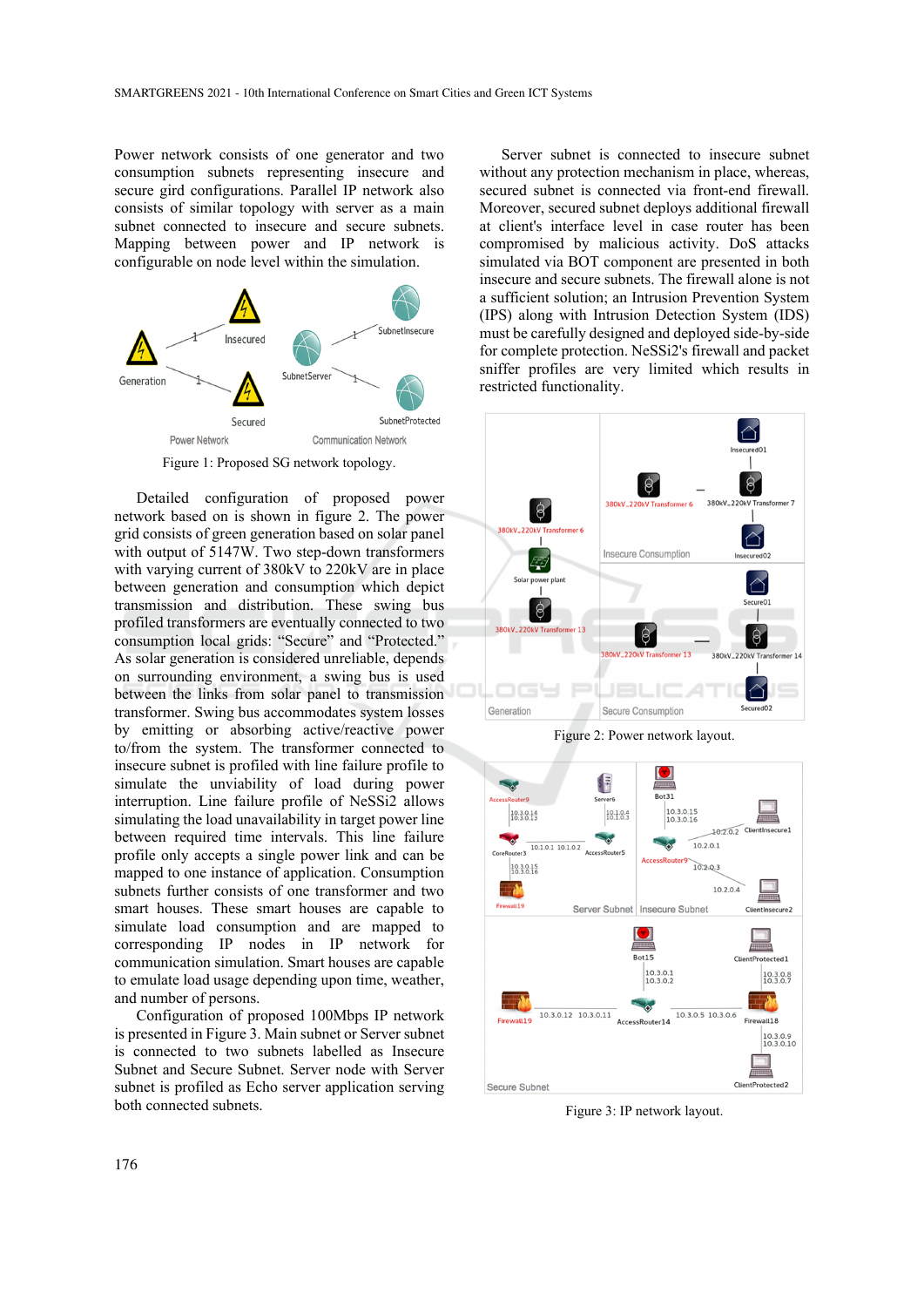# **3 SIMULATIONS OF DENIAL-OF-SERVICE ATTACKS AND DETECTIONS IN SMART GRID**

All nodes of IP network are configured with default load (echo client/server) at the beginning of simulation, but the packet flow is increased to demonstrate the packet loss which is turn depicts the DoS. DoS or inability to serve the legitimate incoming requests is a phenomenon where system's capacity has reached its maximum throughput and prompts to unavailability of given service. Ability to handle DoS attacks is crucial due to the power electric grid's strict availability requirements. Botnet attack is emulated in both secure and insecure networks for DoS attack. The BOT profile of NeSSi2 is limited to only specify the attack start time and can only target single IP node. All these IP nodes are mapped to smart houses in a power network with a one-to-one relationship, which means that a house in a power grid has a counterpart IP client in an IP network.

This simulation is executed for 1000 ticks and failure or interruption of electricity and communication is simulated between 105-350, 500- 600 and 800-900 ticks (time intervals). A tick is the smallest possible time interval (event) in NeSSi2. The actual time length depends on the simulation, simulation mode and underlying hardware platform. The solar panel model is set to produce 5147W peak production whereas smart houses are simulated for 5



Figure 4: Server communication - secure and insecure subnets.



Figure 5: Secure IP client.

persons each with 0.90% consumption of received load.

Figure 4 provides simulation statistics of 1000 tick of server's echo response to secure and insecure subnet nodes. The communication packets are presented along vertical axis whereas horizontal axis present numbers of ticks or simulation time itself. Interruption of insecure subnet is visible between failed intervals with less density of packets compared to tick intervals for secure subnet. The successful or uninterrupted communication between server and secure subnet can be verified in figure 5 which demonstrated the continuous request sent by a secure client.

Communication of insecure client is presented in Figure 6. Packet drop statistics marked with cyan colour simulates the failure scenario when client was under attack from BOT and failed to process the echo packets. Successful echo request is marked in yellow colour whereas packets in magenta colour represent forwarded packets. The successful and drop packets can be compared with server's statistics which illustrates the fewer number of packets during failed communication of insecure client. These failed intervals can also be cross-checked in figure 7 which presents the load statistic of insecure smart house. The mapping between insecure client and smart house is done prior to simulation and smart house is profiled with smart house consumption profile along line failure profile on transformer link level. The corresponding IP client is profiled with echo client and device failure.



Figure 6: Insecure IP client.



Figure 7: Power interruption of insecure house.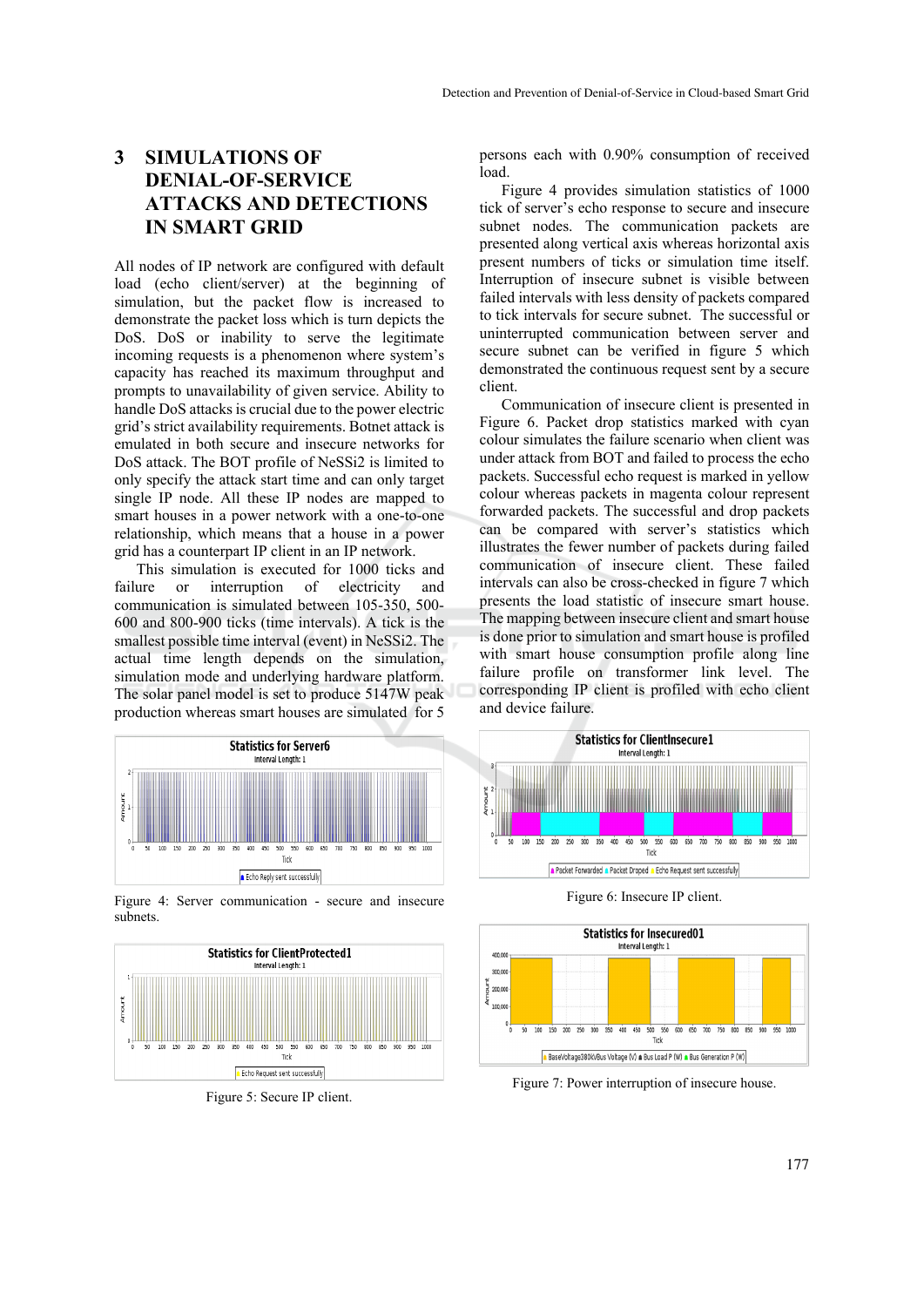# **4 DISCUSSION AND CONCLUSIONS**

Virtualization technologies in SG focus on availability, aggregation and accessibility of computing, storage, and network resources; without consideration of security. A shift to cloud-based SG is focused on the deliverability of services with respect to cost and throughput. However, security threats within these architectures not only remain the same but it is even more severe when deployed in a critical system of SG. Security in Cloud-based SG is complex because of its multi-layered nature. Which entity should be responsible for threat handling? Is it applications, devices, services, or infrastructure providers?

DoS is an instinctive security threat which include hardware failure to service interruption. Efficiency to revert DoS without considerable change in QoS is important both during under-attack and afterwards. Detection and prevention are a set of a single security function divided into two conceptual sub-functions: IDS and IPS. These two distinguishable methods offer first line of defence in the event of DoS attack. DoS and IDPS are also directly proportional in terms of resources. The more intense the DoS attack, the greater the resources of processing and data mining techniques are required for IDPS. Cloud based security-as-a-service technique for IDPS overcomes this classic limitation.

We examined the importance of SG for future energy requirements followed by detailed security challenges that are presented in Cloud Based SG systems. We demonstrated DoS attack and how this can cause the interruption of electricity while simulating the power and IP networks in parallel. We also simulated ICT configuration for SG security that can withstand DoS attack while ensuring the uninterruptible communication and power. Finally, we suggested that simulators for critical systems such as SG should be able to simulate defence techniques, including firewalls and IPS/IDS practices to avert possible attacks.

## **REFERENCES**

- Akyol, B. A., 2012. Cyber security challenges in using cloud computing in the electric utility industry. *Pacific Northwest National Laboratory.*
- Alcaraz, C., Agudo, I., Nunez, D., Lopez, J., .2011. Managing incidents in smart grids a la cloud. *IEEE 3rd International Conference on Cloud Computing Technology and Science*. pp. 527-531.
- Armando, A., Carbone, R., Chekole, E. G., Petrazzuolo, C., Ranalli, A., Ranise, S., 2014. Selective Release of Smart Metering Data in Multi-domain Smart Grids. *Intl. Workshop on Smart Grid Security.* pp. 48-62.
- Baek, J., Vu, Q., Liu, J., Huang, X., Xiang, Y., 2014. A secure cloud computing-based framework for big data information management of smart grid. *IEEE Transactions on Cloud Computing.* pp.233-344.
- Bera, S., Misra, S., Rodrigues, J. J., 2015. Cloud Computing Applications for Smart Grid: A Survey. *IEEE Transactions on Parallel and Distributed Systems.* pp. 1477-1494.
- Bou-Harb, E., Fachkha, C., Pourzandi, M., Debbabi, M., Assi, C., 2013. Communication security for smart grid distribution networks. *IEEE Communications Magazine.* pp. 42-49.
- Galloway, B., Hancke, G. P., 2013. Introduction to Industrial Control Networks. *IEEE Communications Surveys & Tutorials*. pp.860-880.
- Genge, B., Beres, A., Haller, P., 2014. A survey on cloudbased software platforms to implement secure smart grids. *49th International Universities Power Engineering Conference*. pp. 1-6.
- Hahn, A., Member, S., Ashok, A., 2013. Cyber-Physical Security Testbeds: Architecture, Application and Evaluation for Smart Grid. *IEEE Transactions on Smart Grid.* pp. 847.855.
- He, D., Chan, S., Zhang, Y., Guizani, M., Chen, C., Bu, J., 2014. An enhanced public key infrastructure to secure smart grid wireless communication networks. *IEEE Network.* pp. 10-16.
- Hussain, M. M., Siddique, M., Raees, A., Nouman, M., Javed, W., Razaq, A., 2020. Power management through smart grids and advance metering infrastructure. *6th IEEE International Energy Conf*. pp.767-772.
- Liu, J., Xiao, Y., Li, S., Liang, W., Chen, C. L. P., 2012. Cyber Security and Privacy Issues in Smart Grids. *IEEE Communications Surveys & Tutorials.* pp.981-997.
- Liu, S., Liu, X. P., Saddik, A. E., 2013. Denial-of-Service (dos) attacks on load frequency control in smart grids. *IEEE PES Innovative Smart Grid Technologies Conference.* pp. 1-6.
- Liu, H., Chen, Y., Chuah, M. C., Yang, J., 2013. Towards self-healing smart grid via intelligent local controller switching under jamming. *IEEE Conference on Communications and Network Security.* pp. 127-225.
- Lonea, A. M., Popescu, D. E., Tianfield, H., 2012. Detecting DDos attacks in cloud computing environment. *International Journal of Computers, Communications & Control.* pp. 70-78.
- Li, Z., Sun, W., Wang, L., 2012. A neural network based distributed intrusion detection system on cloud platform. *IEEE 2nd International Conference on Cloud Computing and Intelligence Systems.* pp. 75-79.
- Lu, Z., Lu, X., Wang, W., Wang, C., 2010. Review and evaluation of security threats on the communication networks in the smart grid. *Milcom Military Communication Conference.* pp. 1830-1835.
- Maiti, A., Sivanesan, S., 2012. Cloud controlled intrusion detection and burglary prevention stratagems in home